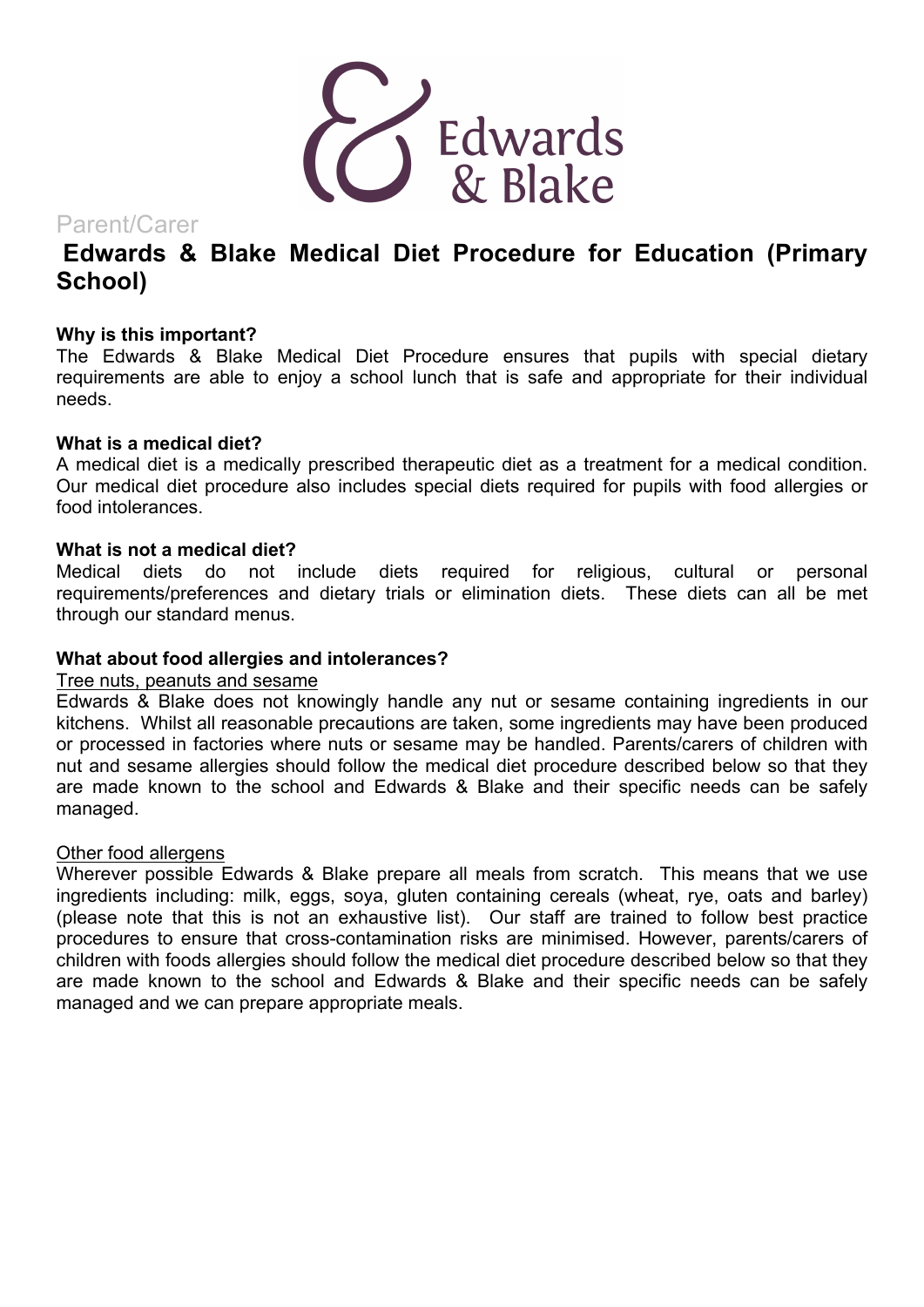

### **My child has a medical dietary requirement, what must I do?**

Parents/carers of children with medical dietary requirements should follow the below process.



\*Medical evidence- should be dated within 12 months of the medical diet request.